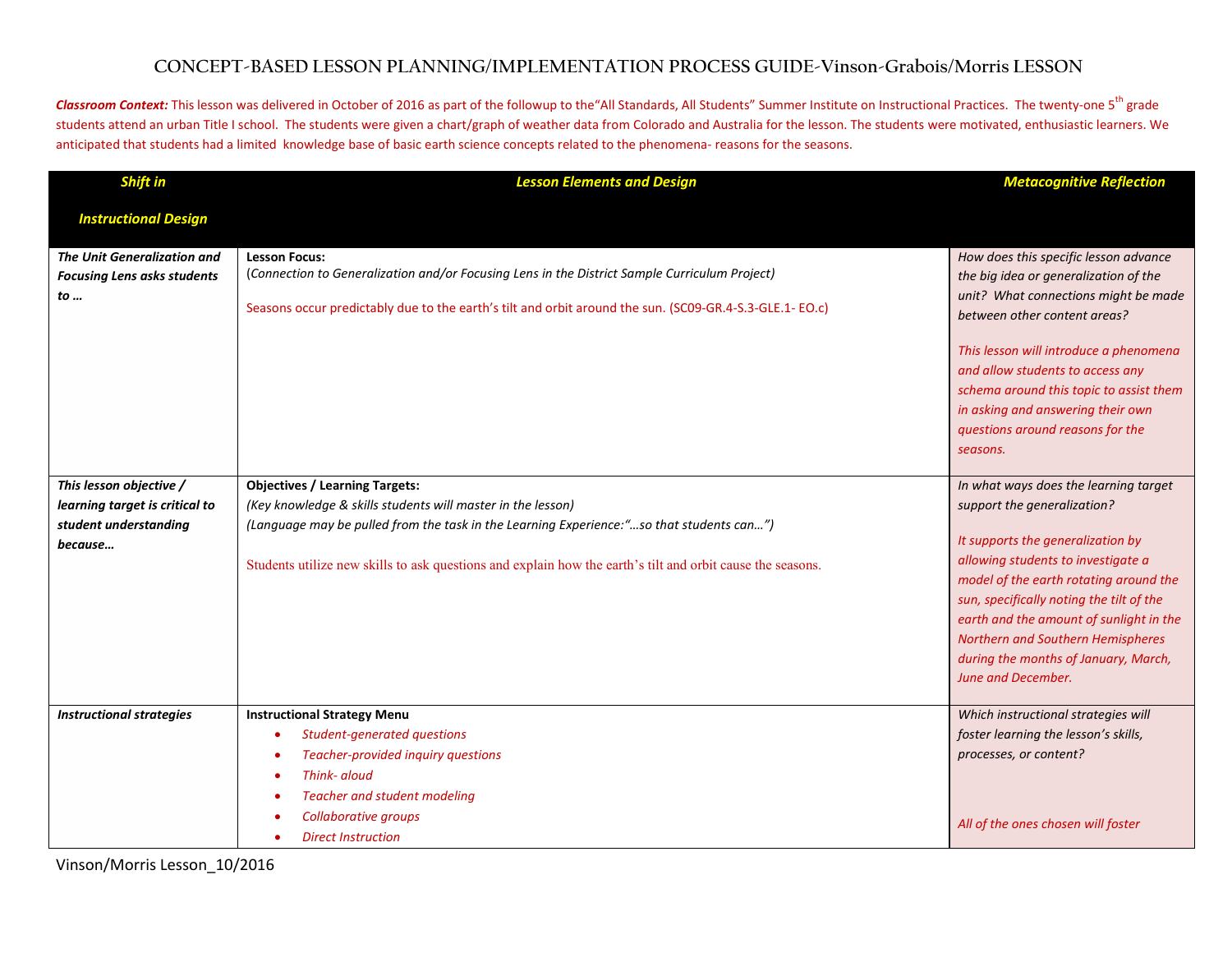|                                     |                                                                                                                                                                                                             | learning the lesson's skills, practices and<br>content.                                                                          |
|-------------------------------------|-------------------------------------------------------------------------------------------------------------------------------------------------------------------------------------------------------------|----------------------------------------------------------------------------------------------------------------------------------|
|                                     |                                                                                                                                                                                                             |                                                                                                                                  |
| In the first 3-7 minutes of the     | Opening (hook / anticipatory set / lesson launch)                                                                                                                                                           |                                                                                                                                  |
| lesson,                             | <b>ENGAGE</b>                                                                                                                                                                                               | In what ways does the chosen strategy<br>work toward a larger purpose at the                                                     |
|                                     | Instructional Strategy: Teacher modeling through questioning/presentation of phenomena; engaging scenario video:<br>http://thekidshouldsee this.com/post/54997613241                                        | beginning of the lesson (e.g., engaging<br>students, increasing curiosity,<br>stimulating student-generated<br>questions, etc.)? |
|                                     | <b>Scientific Practices: Asking Questions</b>                                                                                                                                                               | The video clip will increase student                                                                                             |
|                                     | Why is this strategy impactful:<br>(In what ways does this strategy move the learner toward meeting the learning target?)                                                                                   | curiosity and engage students through<br>questioning.                                                                            |
|                                     | It stimulates curiosity and allows students to ask questions.                                                                                                                                               |                                                                                                                                  |
|                                     | How does this strategy support meeting the "just-right challenge," or "building relationships," or "creating relevancy,"<br>or "fostering disciplinary literacy"?                                           |                                                                                                                                  |
|                                     | This strategy allows us to create relevancy and be rigorous enough to get students thinking.                                                                                                                | In what ways does the chosen<br>strategy(ies) work toward a larger<br>purpose (e.g. increasing collaboration;                    |
| <b>The Learning Experience will</b> | Learning Experience / Lesson                                                                                                                                                                                | interacting with complex texts;<br>situating students in real-life, relevant                                                     |
|                                     | <b>EXPLORE AND EXPLAIN</b>                                                                                                                                                                                  | experiences; increasing student agency;<br>stimulating student discourse; etc.)?                                                 |
|                                     | <b>Instructional Strategy:</b> Student questioning and inquiry and formative assessment; student driven                                                                                                     | Students have to collaborate during<br>group work, but also develop their own                                                    |
|                                     | (This strategy follows a teacher-led exploration of data/graph about climate in the Northern and Southern                                                                                                   | reasoning and explanation using<br>disciplinary literacy skills in science.                                                      |
|                                     | Hemispheres and a simulation about the earth rotation around sun.)                                                                                                                                          | They develop disciplinary literacy by                                                                                            |
|                                     | Scientific Practices: Obtaining, evaluating, and communicating information, and developing/interpreting models                                                                                              | stimulating student discourse.                                                                                                   |
|                                     | <b>Group Performance</b>                                                                                                                                                                                    | In what ways does the chosen strategy                                                                                            |
|                                     | 1. Develop questions to obtain information for the phenomena-reasons for the seasons.<br>2. Obtain information from a model (simulation) to use as evidence to support explanations for the reasons for the | cement the learning?<br>Through engagement and                                                                                   |
|                                     | seasons.                                                                                                                                                                                                    | personalization through questioning<br>and collaboration.                                                                        |
|                                     | 3. Interpret a model (through dance) to show reasons for the seasons.                                                                                                                                       |                                                                                                                                  |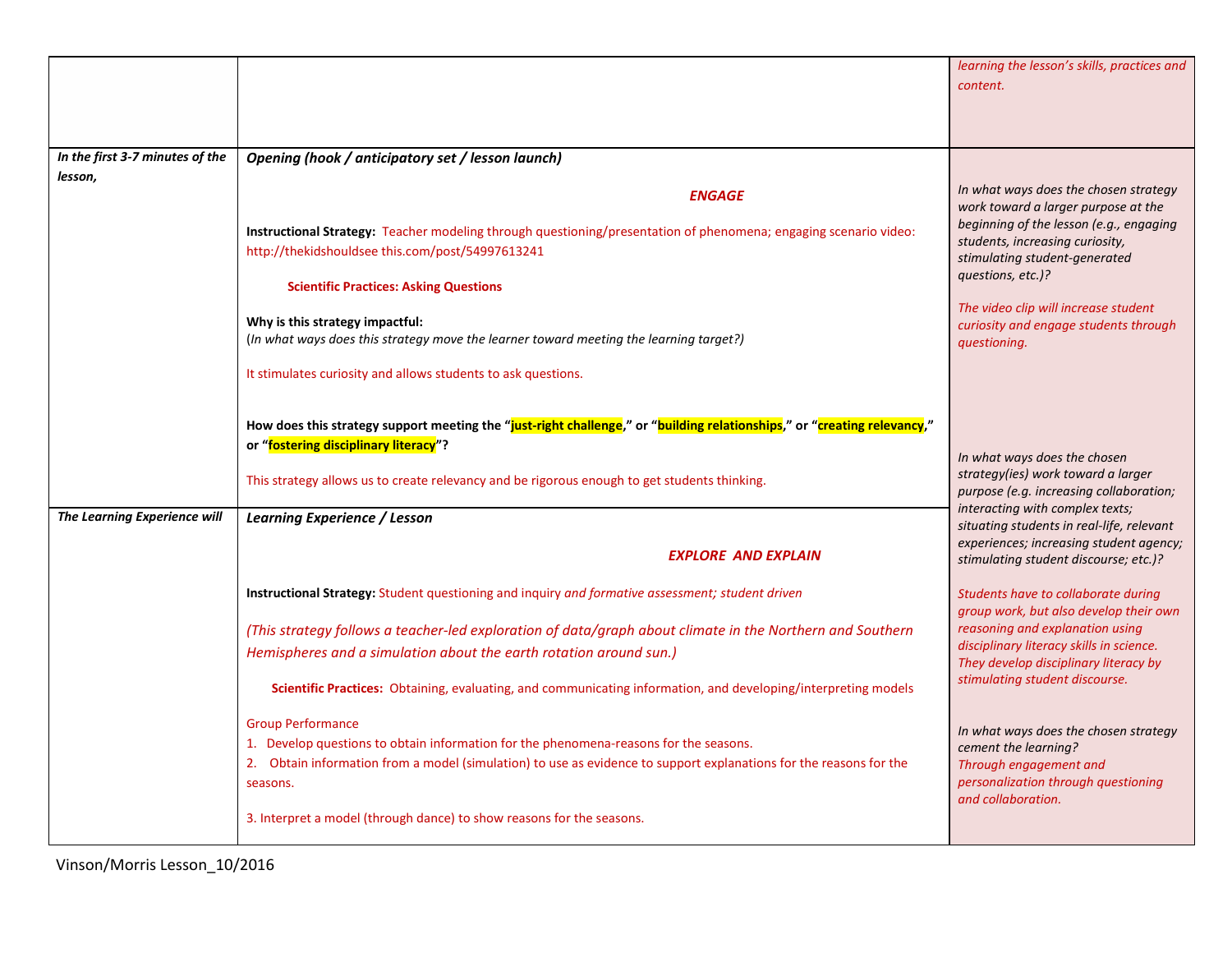|                                                  | Why is this strategy impactful:<br>(In what ways does this strategy move the learner toward meeting the learning target?)<br>Each group develops their own explanation of the reason for the seasons through interpretation of a model (simulation).<br>Whole class discussions moves students towards consensus explanations of the reason for the seasons and allows<br>students to engage in scientific practices (asking questions, obtaining, evaluating, and communicating information,<br>constructing explanations, and developing models).<br>How does this strategy support meeting the "just-right challenge," or "building relationships," or "creating relevancy,"<br>or "fostering disciplinary literacy"?<br>Group discussions create a safer space to share ideas if students know that they are building collective understanding.<br>Also misconceptions are addressed as the teacher monitors the discussion. (The misconceptions in this lesson-confusion<br>about earth rotation around sun and concepts of day and night; also, confusion of science and religion as one student<br>believed that God caused the seasons).<br>This strategy pushed kids to collaborate and ask questions to help them explore a phenomena. | What evidence will show that the<br>strategies impacted student learning?<br>Were the strategies effective through<br>the learning process?<br>This strategy focused on disciplinary<br>literacy as well as tieing together all the<br>scientific practices used throughout the<br>lesson. Several times during the lesson,<br>the students were reminded that they<br>were scientists and needed to observe<br>accurately. |
|--------------------------------------------------|--------------------------------------------------------------------------------------------------------------------------------------------------------------------------------------------------------------------------------------------------------------------------------------------------------------------------------------------------------------------------------------------------------------------------------------------------------------------------------------------------------------------------------------------------------------------------------------------------------------------------------------------------------------------------------------------------------------------------------------------------------------------------------------------------------------------------------------------------------------------------------------------------------------------------------------------------------------------------------------------------------------------------------------------------------------------------------------------------------------------------------------------------------------------------------------------------------------------------------------------------|-----------------------------------------------------------------------------------------------------------------------------------------------------------------------------------------------------------------------------------------------------------------------------------------------------------------------------------------------------------------------------------------------------------------------------|
|                                                  |                                                                                                                                                                                                                                                                                                                                                                                                                                                                                                                                                                                                                                                                                                                                                                                                                                                                                                                                                                                                                                                                                                                                                                                                                                                  |                                                                                                                                                                                                                                                                                                                                                                                                                             |
| The closing activity reinforces<br>the learning. | <b>Closure</b>                                                                                                                                                                                                                                                                                                                                                                                                                                                                                                                                                                                                                                                                                                                                                                                                                                                                                                                                                                                                                                                                                                                                                                                                                                   |                                                                                                                                                                                                                                                                                                                                                                                                                             |
|                                                  | <b>EXTEND AND EVALUATE</b>                                                                                                                                                                                                                                                                                                                                                                                                                                                                                                                                                                                                                                                                                                                                                                                                                                                                                                                                                                                                                                                                                                                                                                                                                       |                                                                                                                                                                                                                                                                                                                                                                                                                             |
|                                                  |                                                                                                                                                                                                                                                                                                                                                                                                                                                                                                                                                                                                                                                                                                                                                                                                                                                                                                                                                                                                                                                                                                                                                                                                                                                  |                                                                                                                                                                                                                                                                                                                                                                                                                             |
|                                                  | <b>Instructional Strategy: Individual work and formative assessment</b>                                                                                                                                                                                                                                                                                                                                                                                                                                                                                                                                                                                                                                                                                                                                                                                                                                                                                                                                                                                                                                                                                                                                                                          |                                                                                                                                                                                                                                                                                                                                                                                                                             |
|                                                  | <b>Scientific Practices: Constructing explanations</b>                                                                                                                                                                                                                                                                                                                                                                                                                                                                                                                                                                                                                                                                                                                                                                                                                                                                                                                                                                                                                                                                                                                                                                                           |                                                                                                                                                                                                                                                                                                                                                                                                                             |
|                                                  | <b>Individual Performance</b>                                                                                                                                                                                                                                                                                                                                                                                                                                                                                                                                                                                                                                                                                                                                                                                                                                                                                                                                                                                                                                                                                                                                                                                                                    |                                                                                                                                                                                                                                                                                                                                                                                                                             |
|                                                  | 4. Develop a drawing and sentence to explain the reasons for the seasons.                                                                                                                                                                                                                                                                                                                                                                                                                                                                                                                                                                                                                                                                                                                                                                                                                                                                                                                                                                                                                                                                                                                                                                        |                                                                                                                                                                                                                                                                                                                                                                                                                             |
|                                                  |                                                                                                                                                                                                                                                                                                                                                                                                                                                                                                                                                                                                                                                                                                                                                                                                                                                                                                                                                                                                                                                                                                                                                                                                                                                  |                                                                                                                                                                                                                                                                                                                                                                                                                             |
|                                                  | Why is this strategy impactful:<br>(In what ways does this strategy move the learner toward meeting the learning target?)                                                                                                                                                                                                                                                                                                                                                                                                                                                                                                                                                                                                                                                                                                                                                                                                                                                                                                                                                                                                                                                                                                                        |                                                                                                                                                                                                                                                                                                                                                                                                                             |
|                                                  |                                                                                                                                                                                                                                                                                                                                                                                                                                                                                                                                                                                                                                                                                                                                                                                                                                                                                                                                                                                                                                                                                                                                                                                                                                                  |                                                                                                                                                                                                                                                                                                                                                                                                                             |
|                                                  | Students synthesize what they learned about the overall phenomena and driving questions that get to the reasons for the<br>seasons.                                                                                                                                                                                                                                                                                                                                                                                                                                                                                                                                                                                                                                                                                                                                                                                                                                                                                                                                                                                                                                                                                                              |                                                                                                                                                                                                                                                                                                                                                                                                                             |
|                                                  | Students worked independently on this task. (Samples of student work at end of video)                                                                                                                                                                                                                                                                                                                                                                                                                                                                                                                                                                                                                                                                                                                                                                                                                                                                                                                                                                                                                                                                                                                                                            |                                                                                                                                                                                                                                                                                                                                                                                                                             |
|                                                  | How does this strategy support meeting the "just-right challenge," or "building relationships," or "creating relevancy,"<br>or "fostering disciplinary literacy"?                                                                                                                                                                                                                                                                                                                                                                                                                                                                                                                                                                                                                                                                                                                                                                                                                                                                                                                                                                                                                                                                                |                                                                                                                                                                                                                                                                                                                                                                                                                             |
|                                                  | Students need to communicate their learning in writing and verbally. In addition they have to reference their                                                                                                                                                                                                                                                                                                                                                                                                                                                                                                                                                                                                                                                                                                                                                                                                                                                                                                                                                                                                                                                                                                                                    |                                                                                                                                                                                                                                                                                                                                                                                                                             |

Vinson/Morris Lesson\_10/2016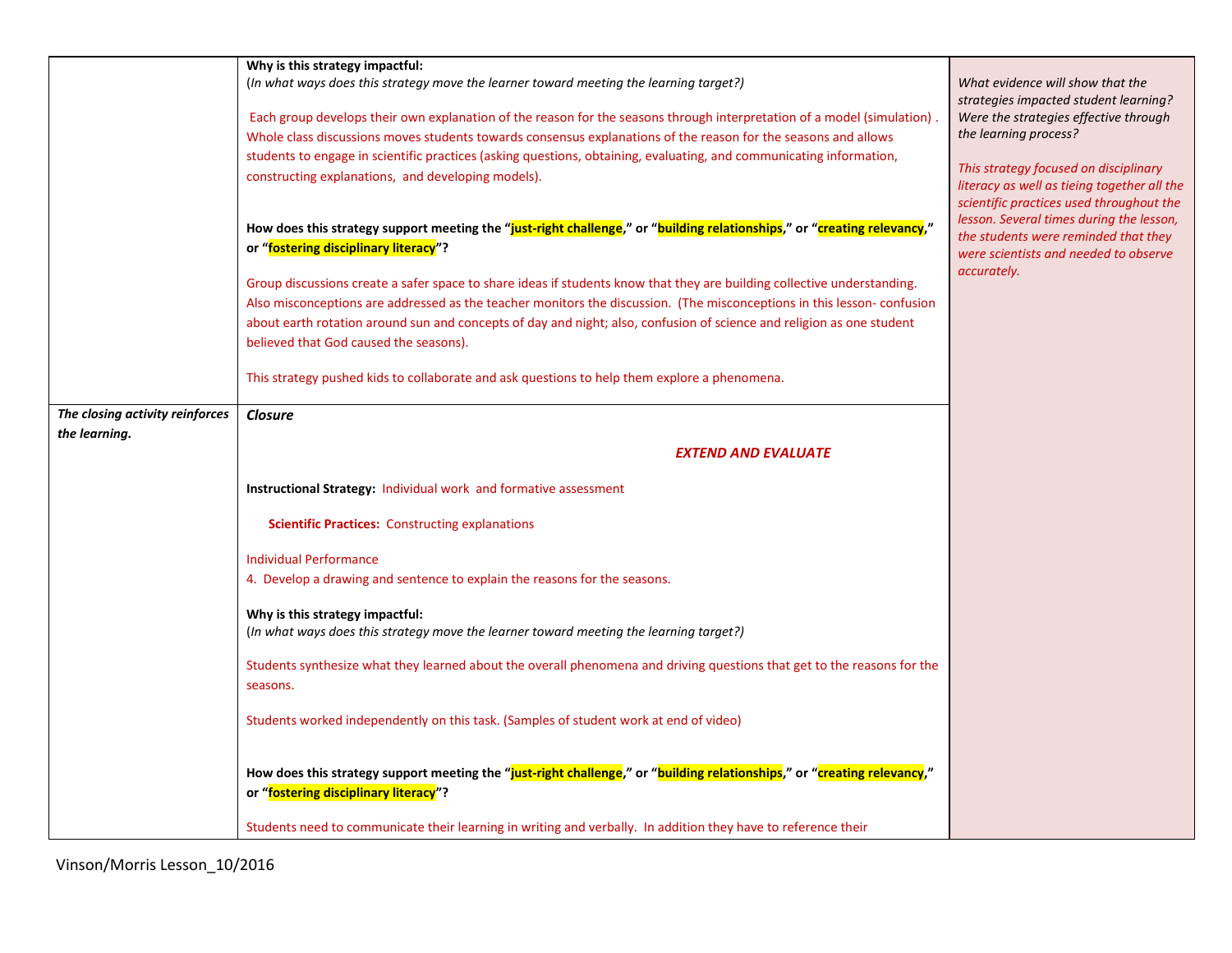|                                     | interpretation of the model in their explanation.                                                                        |                                                                           |
|-------------------------------------|--------------------------------------------------------------------------------------------------------------------------|---------------------------------------------------------------------------|
| <b>Technological resources that</b> | <b>Technological Resource and application:</b>                                                                           | How will my students and I strategically                                  |
| will support student learning       |                                                                                                                          | use technology resources to enhance                                       |
| and move students toward            | Teacher uses a computer and internet connection. (Our students would have benefitted from independently                  | the learning experience (and support                                      |
| the learning target.                | manipulating the simulation).                                                                                            | "meetingthe just-right challenge,"<br>"building relationships," "creating |
|                                     | How: In what ways does this chosen resource support meeting the "just-right challenge," or "building relationships,"     | relevancy," and/or "fostering                                             |
|                                     | or "creating relevancy," or "fostering disciplinary literacy"?                                                           | disciplinary literacy")?                                                  |
|                                     |                                                                                                                          | Tech allows for discussion of a credible<br>website.                      |
| Formative assessment will be        | <b>Formative Assessment</b>                                                                                              | What "indicators of success" will show                                    |
|                                     |                                                                                                                          |                                                                           |
| a quick Check for                   |                                                                                                                          | that the stiudents are gaining mastery?                                   |
| <b>Understanding in which</b>       | Formative Assessment tool/method: Questioning throughout the lesson. Questions that students ask, the support for        |                                                                           |
| students will demonstrate           | their questions and their reasoning. In addition, students have to interpret a model.                                    | How will I use that evidence in a                                         |
| they are or are not on track.       | Learning indicators of success: Questions asked by group and the individual work by the students in their explanation of | feedback loop?                                                            |
|                                     | the phenomena-reasons for the seasons.                                                                                   | Student engagement                                                        |
|                                     | (What evidence will show that the learner is moving toward mastery of the learning target?)                              | Verbal and written explanations of<br>rreasons for the seasons.           |
|                                     |                                                                                                                          | How will I use that evidence in a<br>feedback loop?                       |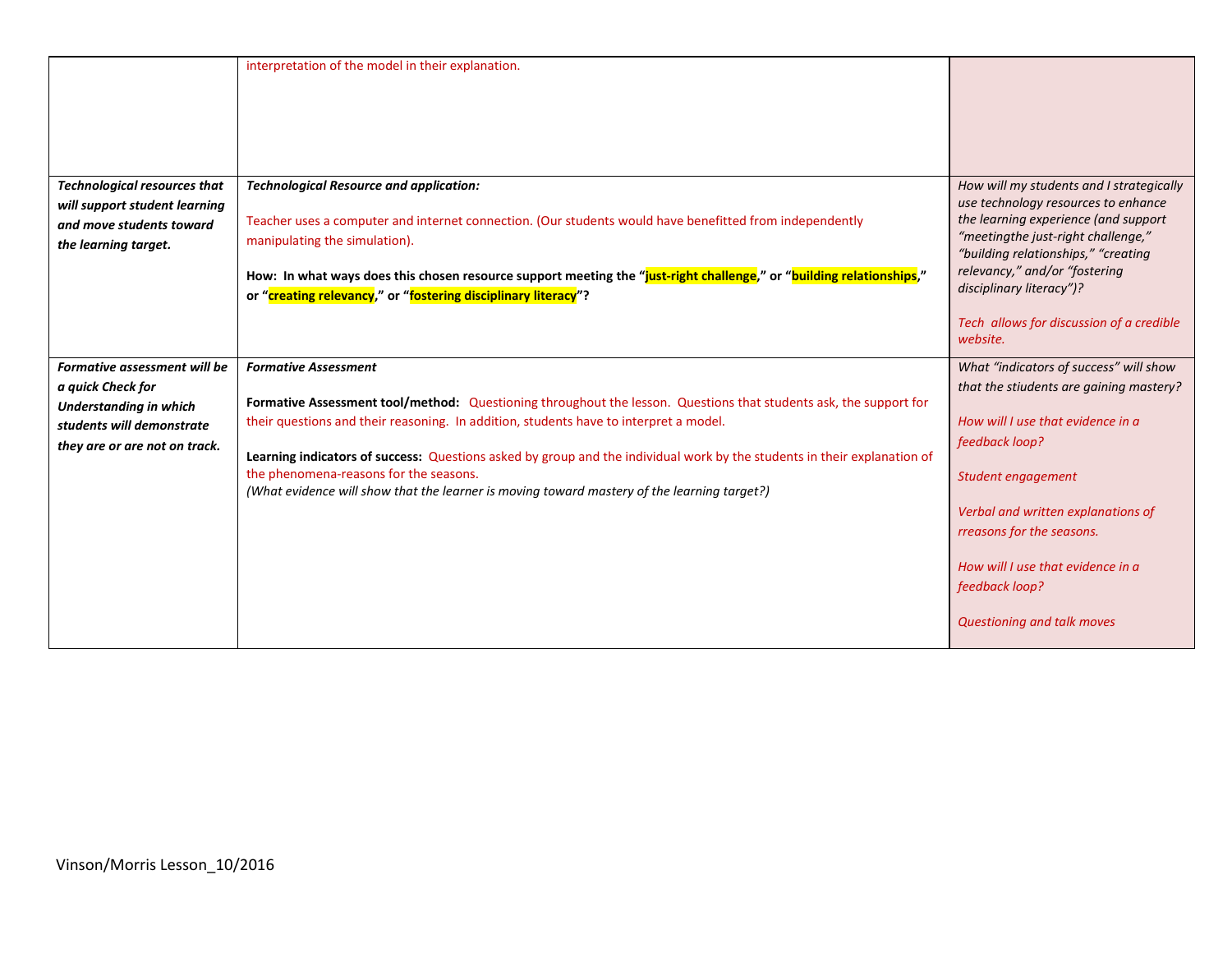**Reflection**: (What are the *strengths in the lesson plan? What changes would I make in the lesson plan for next time*?)

Although we were rushed in the lesson, we were pleased with the level of student engagement when asking questions and interpreting data as well as interpreting a simulation (model of earth rotating around sun). Students were most willing to do the tasks. We decided on the whole group, small group, individual approach to give participants a chance to engage in "productive struggle" with the assistance of their collaborative peers. The methodical process of our approach to the lesson contributed to the success students had in working within small and large groups and in their overall understanding of the concepts involved within the lesson.

We were very pleased with the various interpretations of the models produced by the various groups. The drawings and sentence about the reason for the seasons serves as the formative assessment (see samples of student work at the end of the video).

*Student reflections (questions in bold projected on the screen and orally asked of students in large group setting)*

- **1. What did you learn about today?**
- **2. Did you do an effective job of communicating your learning to others?**
- **3. Were you able to develop answers to your questions?**
- **4. Were the strategies, skills, and procedures I used effective for this lesson?**

In the next lesson, (based on our own observations and student oral reflections), we would incorporate the new vocabulary/concepts (phenomena, Northern and Southern Hemisphere, imaginary axis and belt, tilt toward the North Star) and allow students to individually manipulate the simulation (model) of the earth rotating around the sun. We would address the misconceptions as well. We deliberately did not ask the students to graph the weather data and manipulate the simulation due to time constraints (50 minute class period). Overall, the lesson went as planned and we accomplished what we had set out to do.

**Connection to Performance Goal**: (*What did I do in this lesson that gives evidence or may be used as an artifact for my professional growth plan?)*

**Student Feedback**: (*What did students say about the lesson? Did they find it engaging, interesting, appropriately challenging? Did their feedback confirm my own perception of the the lesson?)* **The students found the lesson engaging and thought-provoking. They also commented that they wanted to continue studying space. Students were especially enthusiastic about the dance format. They understood the need to draw and write their understanding of the phenomena but found that part of the lesson challenging.**